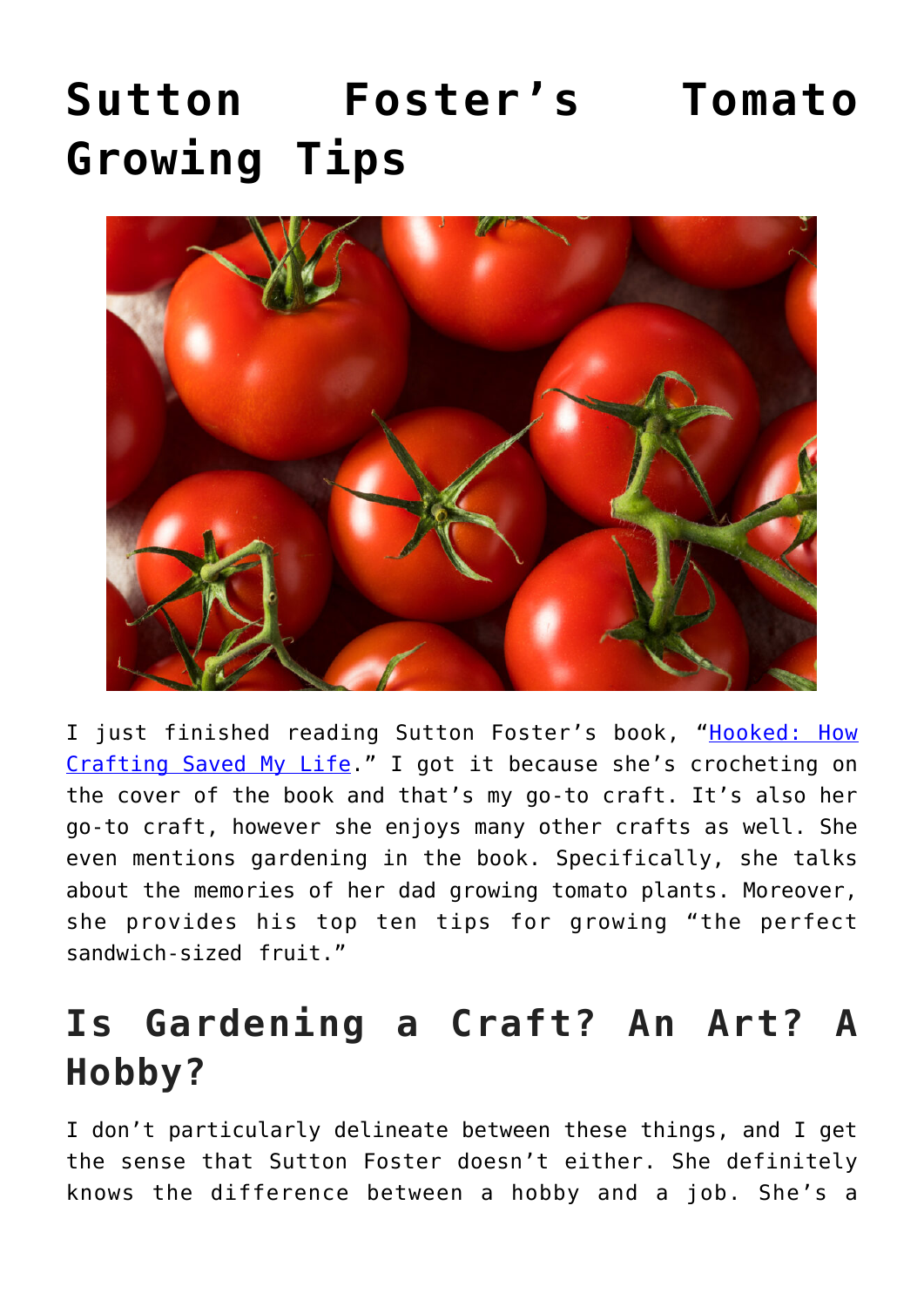television and Broadway actress as a profession. She uses crafting to calm, soothe, restore, heal her, something she's been doing since she was a kid. She mentions cross-stitch, knitting, collage, glass art, painting, drawing, baking, and gardening throughout her book. In terms of the roles they play in her life, they seem relatively interchangeable. Gardening can be a craft, an art, a hobby. Of course, it can also be a job, and then it's a little bit different.

# **Tomato Garden Memories**

Foster had a complex childhood, and her parents had a complicated, pained relationship. But she remembers gardening as one of the things that they all enjoyed together. Her dad was the one who loved to garden. He planted a variety of different things, and she planted with him. Her mother got involved a bit as well, collecting the seeds in the fall for replanting in the spring. And they all enjoyed the tomato sandwiches made from the tomatoes grown in their own garden.

# **10 Tomato Growing Tips**

In brief, here are Sutton Foster's ten tomato-growing tips, which are actually her "Papa Bob's Tips."

#### **1. It all starts with great soil.**

This is true of most things that you plant in your garden, of course. Don't neglect this part of gardening; it's foundational.

#### **2. Pick the right tomatoes.**

She recommends beefsteak tomatoes. They're hearty and perfect for those sandwiches her family loved to eat.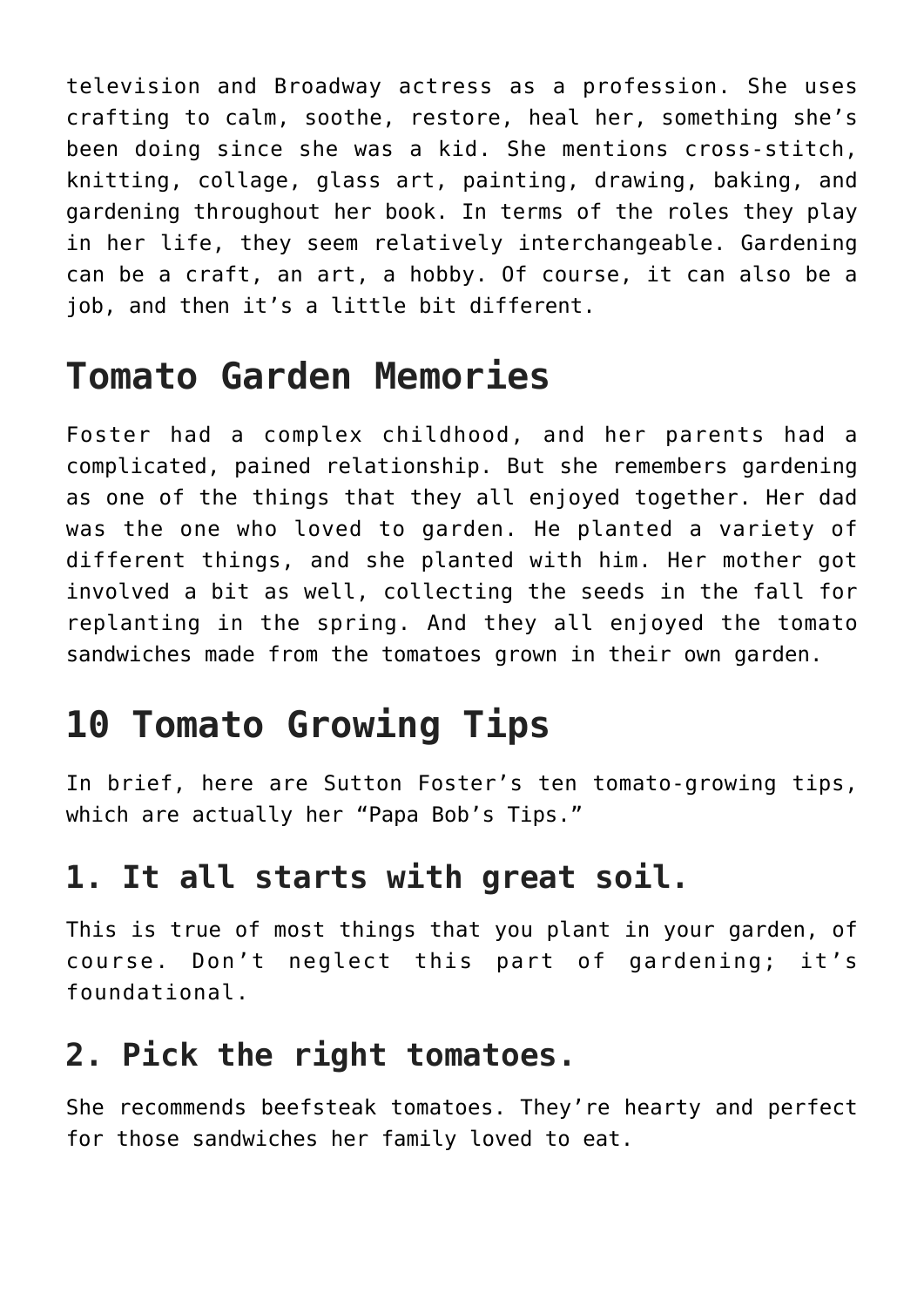## **3. Plant tomatoes in the sun.**

Specifically, she recommends a spot that gets 4-6 hours of daily sunlight. Of course, this depends on the tomatoes that you choose to plant as well as environmental factors. But it's a good starting point.

#### **4. Plant tomatoes to grow upwards.**

You want to use a [DIY trellis](https://www.frugalgardening.com/diy-squash-trellis-under-10.html), tomato cages, or other support to assist the vines of your tomato plants to grow vertically.

## **5. Focus on growing the main vines of the tomato plant.**

Foster explains that tomato plants have lots of little extra growth shoots that try to grow off of the main vine. However, you should pull those off. This allows the plant to concentrate its energy on great growth along the main vine. I didn't actually know this tip myself.

## **6. Avoid overwatering your tomato plants.**

This is one of the most common causes of tomatoes that [aren't](https://www.frugalgardening.com/6-tips-to-revive-wilted-plants.html) [growing properly.](https://www.frugalgardening.com/6-tips-to-revive-wilted-plants.html)

## **7. Use fertilizer.**

She recommends a name brand liquid fertilizer that you apply every two weeks. However, you can make. DIY fertilizer or choose your own favorite. Follow the instructions that are relevant to your specific tomatoes as well as to the fertilizer you're using.

## **8. Fight off bugs.**

Bugs love tomato plants. They also often kill them. There are many methods of dealing with them, of course. Foster